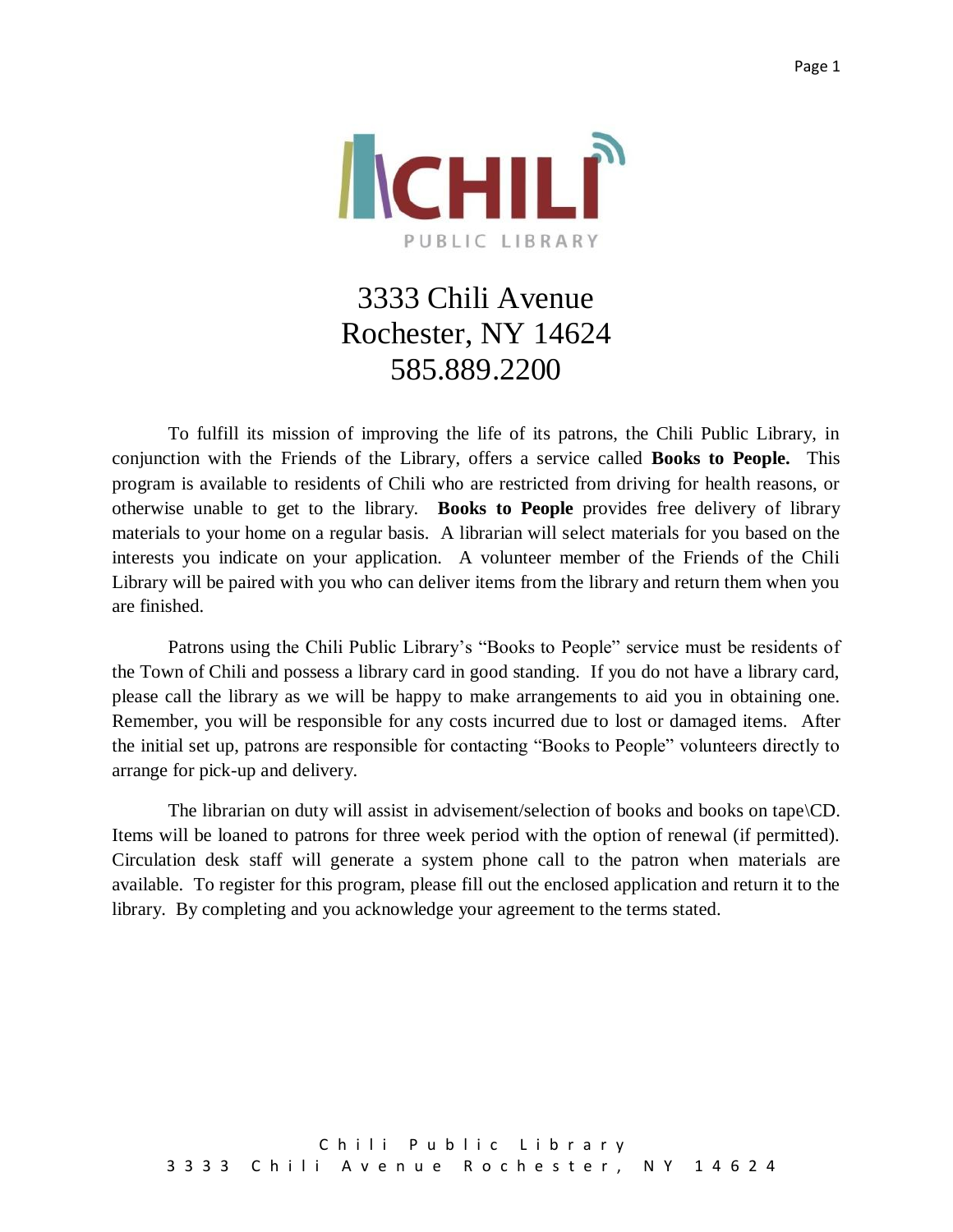| Do you have a library card?                            | Yes<br>N <sub>0</sub>                                        |                 |
|--------------------------------------------------------|--------------------------------------------------------------|-----------------|
|                                                        |                                                              |                 |
|                                                        | What day(s) of the week are best for you to accept delivery? |                 |
| Tues<br>Mon                                            | $\vert$ $\vert$ Wed<br>Thur<br>Fri                           | Sat<br>Sun      |
| What time of day is best for you to receive delivery?  |                                                              |                 |
| Morning                                                | Afternoon                                                    | Evening         |
| Please indicate the types of books you prefer to read: |                                                              |                 |
| Fiction                                                |                                                              |                 |
| Crime                                                  | Suspense                                                     | Romance         |
| <b>Science Fiction</b>                                 | <b>Historical Fiction</b>                                    | Humor           |
| Westerns                                               |                                                              |                 |
| Non-Fiction                                            |                                                              |                 |
| Biography                                              | Pets                                                         | Religion        |
| Travel                                                 | Cooking                                                      | Sports          |
| History                                                | Music                                                        | Gardening       |
| Music                                                  | Art                                                          | <b>Business</b> |
| Other (Please Specify)                                 |                                                              |                 |
|                                                        |                                                              |                 |
| Please indicate your preferred format:                 |                                                              |                 |
| <b>Book</b>                                            | Large Print                                                  | Book on Tape\CD |
|                                                        |                                                              |                 |
|                                                        |                                                              |                 |